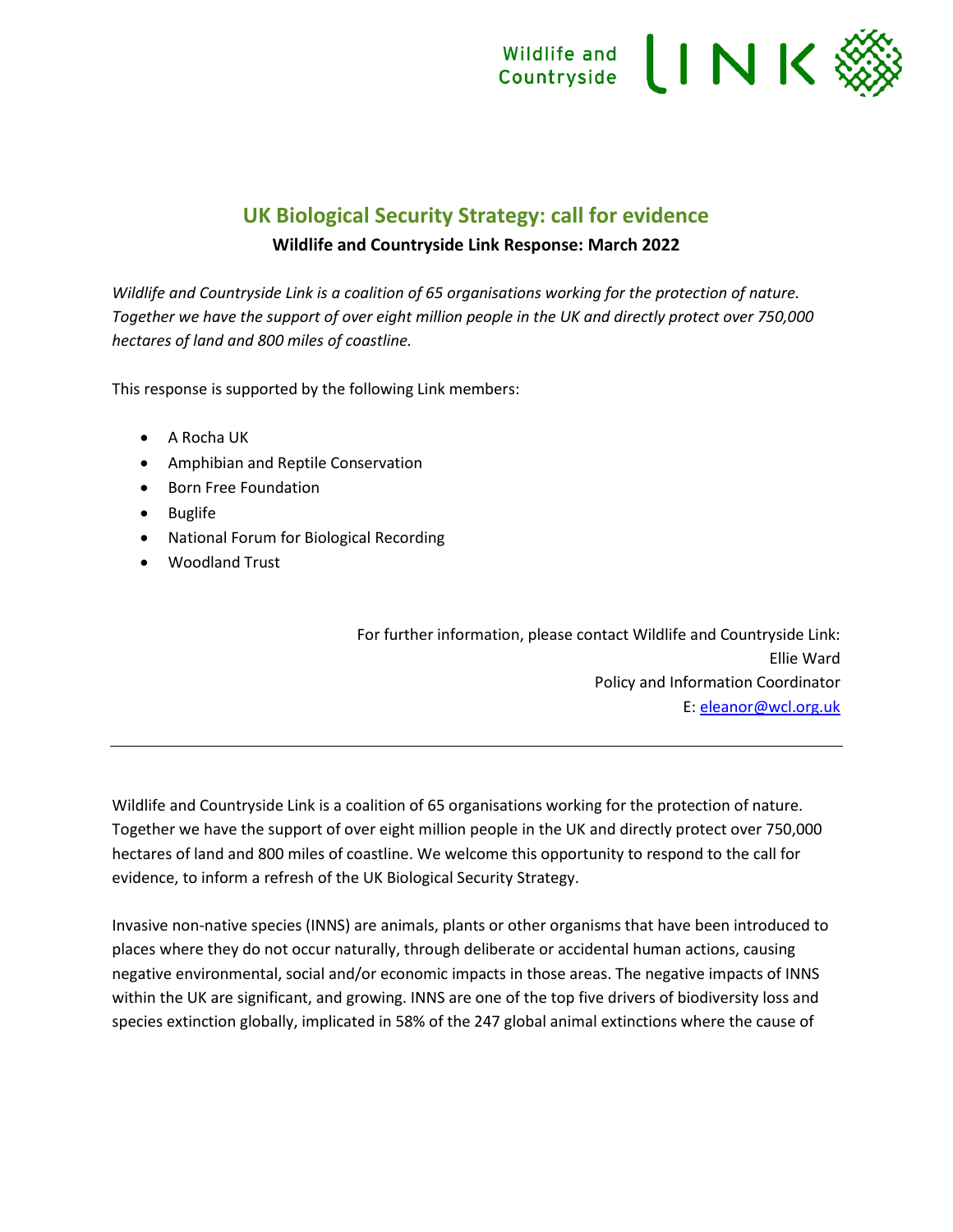extinction is known.<sup>12</sup> They are also estimated to cost the UK economy at least £2 billion each year, for example through damage to and loss of crops, increased flooding risk, and additional building and construction costs.<sup>3</sup> These impacts will only increase as more species become introduced and established in the UK, further exacerbated by the effects of climate change.

Despite the severity of the threat posed to both biodiversity and the economy, there remains a major gap to effective INNS biosecurity within the UK. INNS do not receive sufficient resources, funding or focus compared to other areas of biosecurity. Indeed, compared to domestic animal and plant health biosecurity, our invasive species regime is drastically underfunded, receiving just 0.4% (£922k) of the total UK biosecurity spend.<sup>4</sup>

The UK is one of the most nature-depleted countries in the world. This refresh of the UK Biological Security Strategy is a critical opportunity to properly engage with and incorporate the issue of INNS, and to reflect the scale and the severity of the threat posed. In answering the questions below, we offer recommendations for how the strategy could achieve this, including:

- A **greater recognition of INNS within the scope of the Biological Security Strategy**, raising greater awareness of INNS as a biosecurity issue, and reflecting the scale and severity of the threat they pose to both UK biodiversity and the economy.
- A **greater focus on the prevention of invasive non-native species** from arriving and establishing in the UK in the first place; this is both more effective and efficient than management or attempted eradication of species once introduced.

We also discuss the issue of zoonotic disease in this response, both in relation to intensive livestock farming, and exotic pets.

## **1: What are the key biological security opportunities, challenges, threats and vulnerabilities facing the UK?**

The key challenge facing INNS biosecurity in the UK is the lack of a strong, strategic and fully resourced approach to prevention and management.

Biosecurity measures in the UK have thus far proven insufficient to prevent the arrival, establishment and spread of INNS. The number of INNS established in Great Britain has consistently grown since 1960;

<sup>&</sup>lt;sup>1</sup> IPBES Global Assessment, 2019 -<https://ipbes.net/global-assessment-report-biodiversity-ecosystem-services>

 $^2$  Bellard C, et al. (2016). Alien species as a driver of recent extinctions. Biology Letters, 12: 20150623

<sup>&</sup>lt;sup>3</sup> Wildlife and Countryside Link, 2020 - [https://www.wcl.org.uk/docs/Prevention\\_is\\_Better\\_than\\_Cure\\_Report\\_2020.pdf](https://www.wcl.org.uk/docs/Prevention_is_Better_than_Cure_Report_2020.pdf)

<sup>&</sup>lt;sup>4</sup> Wildlife and Countryside Link, 2020 - [https://www.wcl.org.uk/docs/Prevention\\_is\\_Better\\_than\\_Cure\\_Report\\_2020.pdf](https://www.wcl.org.uk/docs/Prevention_is_Better_than_Cure_Report_2020.pdf)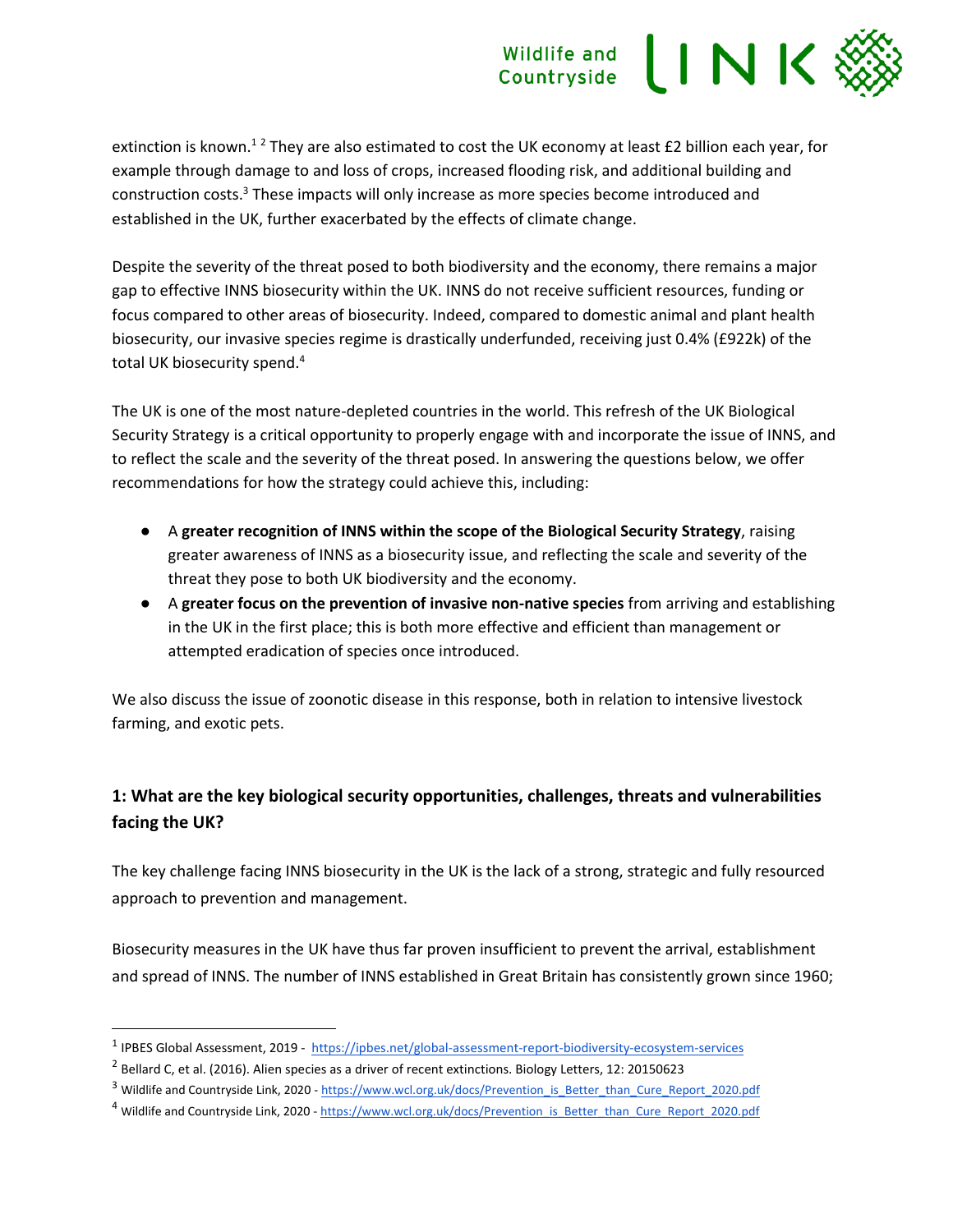## INK Wildlife and Countryside

there are currently hundreds of invasive species established in Britain, with an estimated minimum 12 new non-native species establishing every year.<sup>56</sup> Furthermore, invasive species legislation in the UK has significant shortcomings, and has not been adequately resourced or modernised; as stated, invasive species biosecurity receives a mere 0.4% (£922k) of the UK biosecurity budget. It is also the only biosecurity department without a dedicated inspectorate. The result of this is that the number of INNS established in Great Britain has consistently grown since 1960, across freshwater, marine and terrestrial environments.<sup>7</sup> This situation will only get worse with climate change, as warmer conditions and ecological disruption assist species introduction and establishment.

Further threats and vulnerabilities stem from the movement of people and goods. For example, the international model of plant trade that has developed over the last three decades - and our increasing reliance on imports of plant material - is already responsible for the introduction of at least 20 serious tree pests and diseases into the UK, ultimately causing the loss of tens of millions of trees.<sup>8</sup> There are at least 127 high risk pests and diseases that present a significant threat to UK trees if imported; of these, 47 could cost over £1 billion each to tackle, and would result in the loss of millions of trees.<sup>9</sup> The total cost of ash dieback disease to the UK is estimated at £15 billion.<sup>10</sup> Additionally, for the vast majority of plant imports, there are no biosecurity measures to exclude or check for unwanted hitchhiking species for example, eggs or hibernating animals found in the soil or growing media. This horticultural trade pathway is a huge driver of INNS introduction and establishment, yet appropriate biosecurity measures and recognition of the threat are lacking.

Changes to the movement of people and goods post-Brexit poses further threats; non-European species are twice as likely to become invasive once established, compared to European species.<sup>11</sup> Freeports also pose a significant issue through their proposed relaxation of customs processes. This relaxation would extend environmental risks beyond the geographic location of the freeport itself, weakening the UK's ecological barrier. Free Trade Zones and freeports have therefore been identified as particularly highrisk sites for the accelerated introduction and early establishment of INNS.<sup>12</sup> In relation to the EU, the UK and Ireland benefit from a strong geographical advantage by virtue of their island status. The

8 <https://www.woodlandtrust.org.uk/press-centre/2020/12/cheap-imports-risk-millions-of-trees/>

<sup>&</sup>lt;sup>5</sup> JNCC Biodiversity Indicators, 2021 - <https://jncc.gov.uk/our-work/uk-biodiversity-indicators-2021/>

<sup>6</sup> GB Non-Native Species Report Card, 2017 - <http://www.nonnativespecies.org/downloadDocument.cfm?id=1116>

<sup>&</sup>lt;sup>7</sup> JNCC Biodiversity Indicators, 2021 - <https://jncc.gov.uk/our-work/uk-biodiversity-indicators-2021/>

<sup>9</sup> <https://www.woodlandtrust.org.uk/press-centre/2020/12/cheap-imports-risk-millions-of-trees/>

<sup>10</sup> Hill et al., (2019) - [https://www.cell.com/current-biology/fulltext/S0960-9822\(19\)30331-8](https://www.cell.com/current-biology/fulltext/S0960-9822(19)30331-8)

<sup>&</sup>lt;sup>11</sup> Environmental Audit Committee Supplementary evidence submitted by Defra, 2019 [http://data.parliament.uk/writtenevidence/committeeevidence.svc/evidencedocument/environmental](http://data.parliament.uk/writtenevidence/committeeevidence.svc/evidencedocument/environmental-auditcommittee/invasive-species/written/104755.pdf)[auditcommittee/invasive-species/written/104755.pdf](http://data.parliament.uk/writtenevidence/committeeevidence.svc/evidencedocument/environmental-auditcommittee/invasive-species/written/104755.pdf)

<sup>&</sup>lt;sup>12</sup> Wildlife and Countryside Link, 2020 - [https://www.wcl.org.uk/docs/Link\\_freeports\\_consultation\\_response\\_July2020FINAL.pdf](https://www.wcl.org.uk/docs/Link_freeports_consultation_response_July2020FINAL.pdf)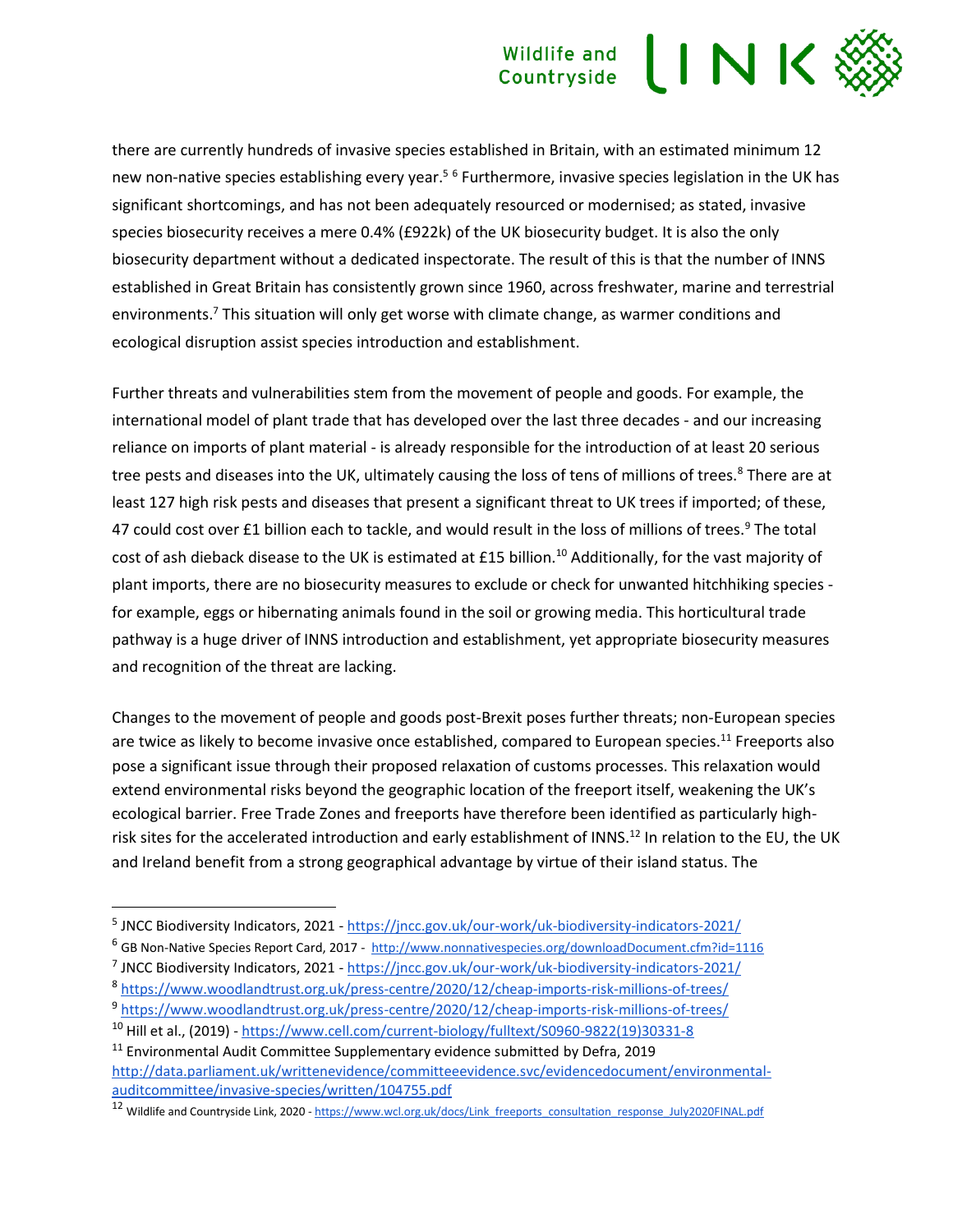geographical isolation should be utilised; for example, the UK and Ireland should together be enforcing world leading strict plant import regimes to protect existing tree and plant stocks from overseas threat. There is a strong need for continuous bilateral UK-Ireland cooperation, given the shared land border.

There are, however, several opportunities to improve INNS biosecurity. In 2019, the EAC recommended that the INNS biosecurity budget should be tripled to £6 million, and that this increased funding should support the development of a dedicated INNS inspectorate.<sup>13</sup> A 1-year trial inspectorate was secured, which has now been extended for another 3 years. This inspectorate should be made permanent, to allow the implementation of a stronger, more strategic approach to invasive non-native species which will prevent introduction at the border, and coordinate rapid response and effective management to minimise the impact on both biodiversity and the economy. Preventing invasive species from arriving and establishing in the first place is both more effective and efficient than attempting to manage or eradicate them once they have arrived. This investment would reduce the number of new establishments by 50-67% and provide a return on investment of £23 for every £1 spent.<sup>14</sup>

It is important that actions and priorities set out in the UK Biological Strategy are integrated across and work with other plans, policy and management to holistically drive improvement for INNS biosecurity in the UK. Findings from the recent consultation on a GB Plant Biosecurity Strategy, and the review of the GB INNS Strategy, should be fed into this refresh of the UK Biological Security Strategy.

Wildlife and Countryside Link's response to the GB Plant Biosecurity Strategy consultation can be found [here.](https://www.wcl.org.uk/docs/WCL_Invasive_Species_Working_Group_Response_A_Plant_Biosecurity_Strategy_For_Great_Britain_January_2022.pdf) In our response, we set out recommendations for stronger, more effective plant biosecurity including the need for a dedicated INNS inspectorate - and the need to reduce our reliance on imports of plant and tree material. Building capacity and support for a domestic industry, complemented by increased use of natural regeneration of native trees and diverse, locally sourced, native planting stock, is crucial to reducing risk from this critical pathway. Indeed, the reduction of live plant and tree imports is the single most effective biosecurity measure that can be implemented to tackle the risk of INNS via this pathway.

Zoonotic disease spread by the intensive farming of animals also represents a significant biological threat. The UN Environment Programme report 'Preventing the next pandemic' (July 2020)<sup>15</sup> highlighted intensive farming as a potential cause of the next pandemic, setting out the conditions that make intensive animal farms petri dishes for disease:

<sup>13</sup> EAC, 2019 - <https://publications.parliament.uk/pa/cm201919/cmselect/cmenvaud/88/8804.htm>

<sup>14</sup> Wildlife and Countryside Link, 2020 - [https://www.wcl.org.uk/docs/Link\\_freeports\\_consultation\\_response\\_July2020FINAL.pdf](https://www.wcl.org.uk/docs/Link_freeports_consultation_response_July2020FINAL.pdf)

<sup>15</sup> [https://www.unep.org/resources/report/preventing-future-zoonotic-disease-outbreaks-protecting-environment-animals-and p15](https://www.unep.org/resources/report/preventing-future-zoonotic-disease-outbreaks-protecting-environment-animals-and%20p15)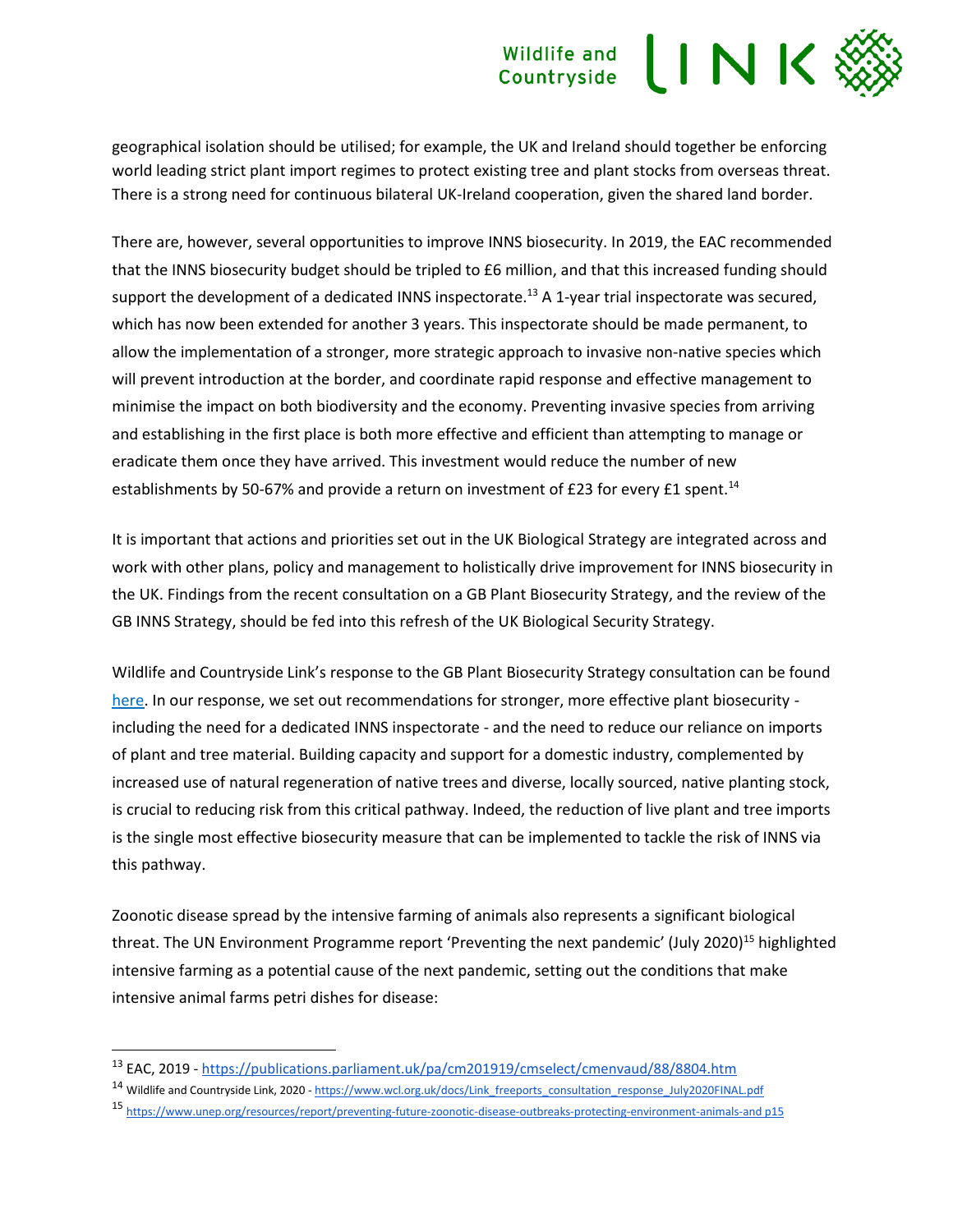## IINK Wildlife and Countryside

*''The intensification of agriculture, and in particular of domestic livestock farming (animal husbandry), results in large numbers of genetically similar animals. These are often bred for higher production levels; more recently, they have also been bred for disease resistance. As a result, domestic animals are being kept in close proximity to each other and often in less than ideal conditions. Such genetically homogenous host populations are more vulnerable to infection than genetically diverse populations, because the latter are more likely to include some individuals that better resist disease.''*

Intensive farms have already been the source of a number of pandemics, including the 2009 Swine Flu Pandemic which killed 17,000 people, which has been traced back to a pig farm in Mexico.<sup>16</sup> Indeed, one 2019 study of literature on disease origins suggests that *''since 1940, agricultural drivers were associated with >25% of all — and >50% of zoonotic — infectious diseases that emerged in humans, proportions that will likely increase as agriculture expands and intensifies.''*<sup>17</sup>

Intensive animal husbandry is spreading in the UK, with the number of intensive pig and chicken farms increasing by 7% between 2017 and 2020, reaching a total of 1,786 sites. The risk of zoonotic disease spreading from one of these sites represents a real and growing biological threat.<sup>18</sup>

The prevalence of potentially zoonotic pathogens among exotic pets in the UK is generally poorly understood. Examples of zoonotic pathogens that are known to cause disease in people include *Chlamydia psittaci*<sup>19</sup>, which appears to be widespread among pet psittacine birds (parrots) and can cause serious respiratory disease, endocarditis and hepatitis in people, and Salmonella species which are found in the gastrointestinal tracts of most reptiles and can result in serious gastroenteritis in people.<sup>20 21</sup> Close contact with their pets puts owners at risk of infection.<sup>22</sup> In the case of salmonellosis, babies, children under five years old, pregnant women, the elderly and the immunocompromised are the highest risk groups.<sup>23</sup> Concerningly, Salmonella species carried by pet reptiles can be multidrug resistant; one study in Spain

<sup>16</sup> <https://www.sciencedaily.com/releases/2016/06/160627160935.htm>

<sup>17</sup> <https://www.nature.com/articles/s41893-019-0293-3>

<sup>18</sup> <https://www.theguardian.com/environment/2020/apr/07/industrial-sized-pig-and-chicken-farming-continuing-to-rise-in-uk>

<sup>&</sup>lt;sup>19</sup> Fiddes. M. (2013). Seroprevalence of Chlamydophila psittaci in pet psittacine birds in Southern England.

<sup>20</sup> Public Health England, (2014) -

[https://assets.publishing.service.gov.uk/government/uploads/system/uploads/attachment\\_data/file/377731/Salmonella\\_in\\_reptiles\\_factsheet](https://assets.publishing.service.gov.uk/government/uploads/system/uploads/attachment_data/file/377731/Salmonella_in_reptiles_factsheet__2_.pdf) [\\_\\_2\\_.pdf.](https://assets.publishing.service.gov.uk/government/uploads/system/uploads/attachment_data/file/377731/Salmonella_in_reptiles_factsheet__2_.pdf) 

<sup>21</sup> Public Health England, (2014) -

[https://assets.publishing.service.gov.uk/government/uploads/system/uploads/attachment\\_data/file/377731/Salmonella\\_in\\_reptiles\\_factsheet](https://assets.publishing.service.gov.uk/government/uploads/system/uploads/attachment_data/file/377731/Salmonella_in_reptiles_factsheet__2_.pdf) [\\_\\_2\\_.pdf.](https://assets.publishing.service.gov.uk/government/uploads/system/uploads/attachment_data/file/377731/Salmonella_in_reptiles_factsheet__2_.pdf) 

<sup>22</sup> Kubiak, M. (2021) Bearded dragons. In: Handbook of Exotic Pet Medicine (ed. Kubiak, M.). John Wiley & Sons, 27-42 <sup>23</sup> Public Health England, (2014) -

[https://assets.publishing.service.gov.uk/government/uploads/system/uploads/attachment\\_data/file/377731/Salmonella\\_in\\_reptiles\\_factsheet](https://assets.publishing.service.gov.uk/government/uploads/system/uploads/attachment_data/file/377731/Salmonella_in_reptiles_factsheet__2_.pdf) [\\_\\_2\\_.pdf.](https://assets.publishing.service.gov.uk/government/uploads/system/uploads/attachment_data/file/377731/Salmonella_in_reptiles_factsheet__2_.pdf)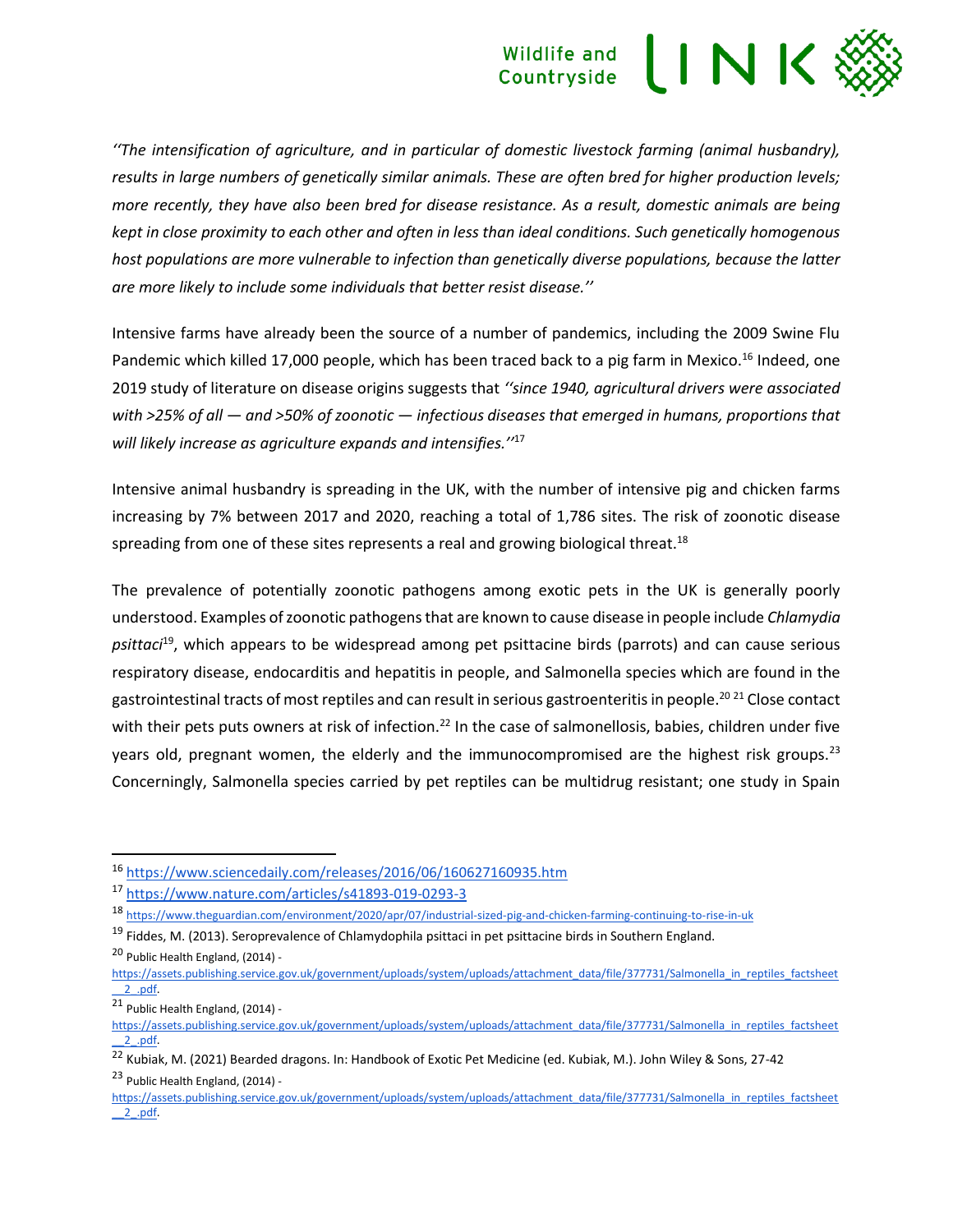

detected Salmonella species in 48% of the pet reptiles examined from households and pet shops, 72% of which were multidrug resistant strains.<sup>24</sup>

The prevalence of zoonotic pathogens in exotic mammal pets was investigated by a rescue organisation in Europe which routinely tests for zoonotic pathogens during intake and quarantine. Between 2016 and 2020, of the 262 animals rescued directly from private owners, 22 animals (8.4%) carried a parasitic zoonosis; five animals (1.9%) carried a zoonotic virus; and 15 animals (5.7 %) carried a bacterial zoonosis. Overall, one or more zoonotic pathogens were detected in one in every seven exotic mammals admitted by the organisation.<sup>25</sup> Rescued stray exotic mammals, which are most likely to be former pets, were found to have an even higher prevalence of zoonotic pathogens, with 39 of 78 stray animals (50%) carrying one or more parasitic or bacterial zoonotic agents.<sup>26</sup>

Despite the risk of zoonotic disease and injury from exotic pets, robust and comprehensive legislation is not in place to protect potential exotic pet owners, and other contacts of these animals, from harm. There are no restrictions on the species of animal that can legally be owned as a pet based on zoonotic disease risk, and no requirement for exotic pets bred in the UK to be tested for zoonotic pathogens of concern before being traded. Surveillance for certain zoonotic diseases in animals in the UK is carried out by the Animal and Plant Health Agency (APHA), however this provides an incomplete picture. Only some zoonotic diseases, such as rabies and bovine tuberculosis, are notifiable in animals in the UK; some others, such as Salmonella, have specific control programmes in place in relation to certain species (predominantly domesticated animals, e.g. for Salmonella: cattle, sheep, goats, pigs, horses, deer, rabbits, chickens, turkeys, ducks, geese, partridges, pheasants, guinea fowl, quail and pigeons); while most other potentially zoonotic organisms fall into the category of 'nonstatutory zoonoses.'<sup>27</sup>

Certain health requirements apply to some species imported to the UK, such as quarantine, vaccination or infectious disease testing, depending on species and country of export. However, these requirements are highly variable. There are no animal health import requirements for pet reptiles, amphibians or invertebrates, with the exception of salamanders, pet bees, and pet crustaceans and molluscs.<sup>28</sup> Imported pet birds must be accompanied by a health certificate, and may be subject to quarantine and clinical inspection in relation to avian influenza requirements.<sup>29 30</sup> Non-native mammals must usually be put into

<sup>&</sup>lt;sup>24</sup> Marin et al. (2020). Pet Reptiles: A potential source of transmission of multidrug-resistant Salmonella. Frontiers in Veterinary Science 7, 613718

<sup>&</sup>lt;sup>25</sup> AAP, (2021) - [https://www.aap.nl/uploads/inlinefiles/2021\\_Infected%26Undetected.pdf](https://www.aap.nl/uploads/inlinefiles/2021_Infected%26Undetected.pdf)

<sup>&</sup>lt;sup>26</sup> AAP, (2021) - [https://www.aap.nl/uploads/inlinefiles/2021\\_Infected%26Undetected.pdf](https://www.aap.nl/uploads/inlinefiles/2021_Infected%26Undetected.pdf)

<sup>27</sup> APHA, (2021) - <http://apha.defra.gov.uk/vetgateway/surveillance/experts/zoonosis.htm>

<sup>28</sup> APHA, (2021) - <http://apha.defra.gov.uk/documents/bip/iin/bllv-8.pdf>

<sup>29</sup> DEFRA, (2021) - <https://www.gov.uk/government/publications/birds-live-healthcertificates>

<sup>30</sup> APHA, (2021) - <http://apha.defra.gov.uk/documents/bip/iin/pbtc2.pdf>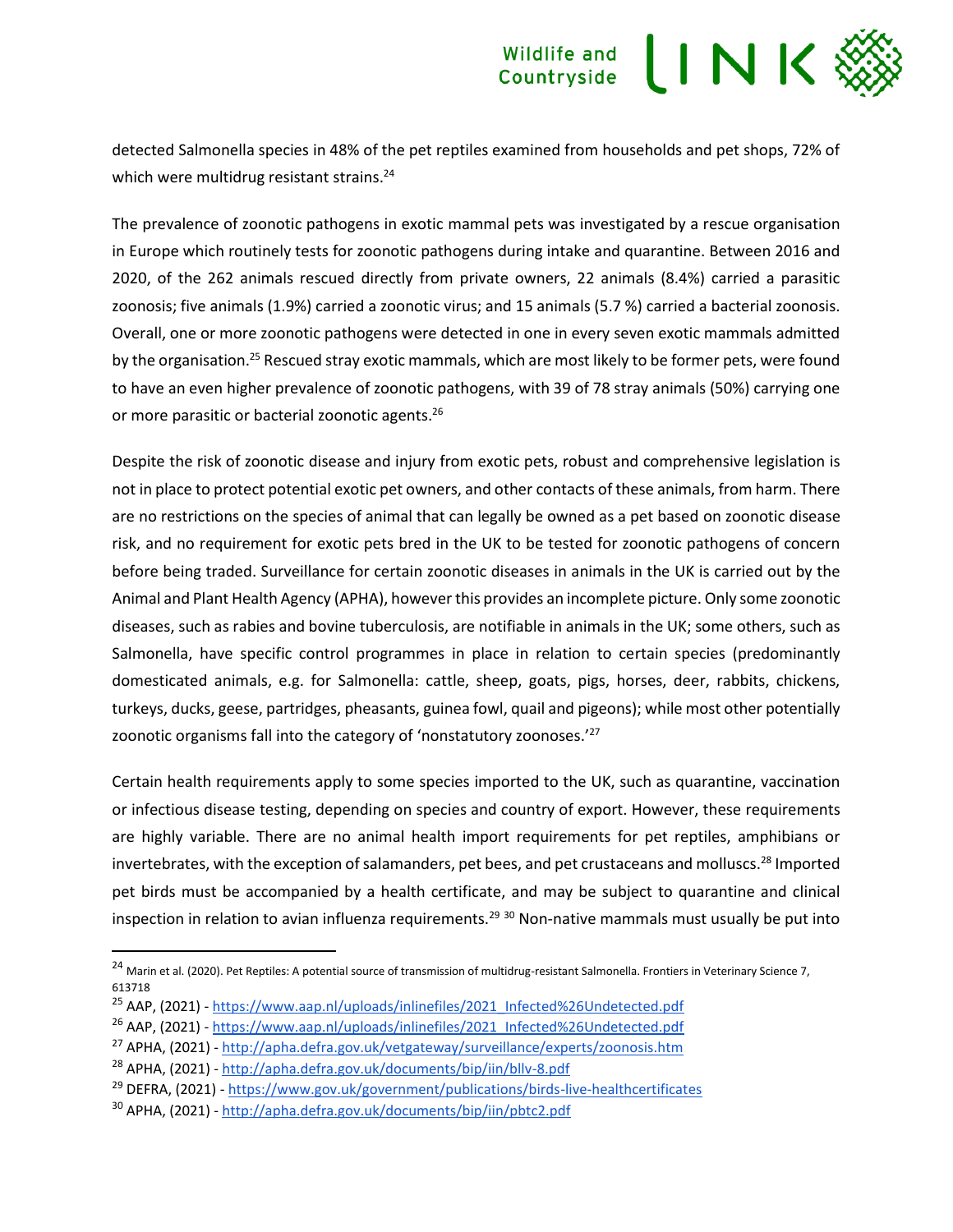quarantine for four months before being brought into England or Wales, or four months or less if being brought into Scotland, depending on the situation, due to rabies risk, and health certificates may include requirements such as clinical inspection prior to release, rabies vaccination and parasite treatment.<sup>31</sup> <sup>32</sup> However, as systematic pathogen testing for zoonotic pathogens is not carried out for all imported exotic pets, the risk of importing zoonotic diseases remains high.

#### **2: How can the UK capitalise on the identified opportunities?**

#### *a. What are the key global, regional and domestic trends affecting UK biological security out to 2030?*

The number of INNS established in Great Britain has consistently grown since 1960, across freshwater, marine and terrestrial environments, with significant implications environmentally, socially and economically.<sup>33</sup> Numbers of established invasive marine species in the UK have more than doubled since 1999.<sup>34</sup> There are currently hundreds of invasive species established in Britain, with an estimated minimum 12 new non-native species establishing every year.<sup>35</sup> The problem of spreading invasive species is demonstrably intensifying in the UK across terrestrial, freshwater and marine habitats.<sup>36</sup> As the numbers of INNS arriving and establishing have increased, so too have their impacts in the UK. The severity of these impacts will only increase as new INNS are introduced, and as those already established expand their range, exacerbated by the effects of climate change.

Key pathways and drivers of INNS dispersal and introduction are also increasing. For example, the horticultural trade - a key pathway for the introduction of INNS into the UK, and the transportation of tree disease. In 2020, imports accounted for 89.8% of all trade value and 82.6% of net mass of trade in plants and plant commodities in the UK. Despite the total net mass of plant and plant commodity trade decreasing slightly from 2019-2020, total net mass in 2020 was at its highest since 2016, standing at 22,669 tonnes.<sup>37</sup> Within this, the net mass of non-EU trade in plants and plant communities between

<sup>31</sup> DEFRA, (2020) - <https://www.gov.uk/guidance/importing-non-native-animals>

<sup>32</sup> DEFRA, (2021) - <https://www.gov.uk/government/publications/other-live-animalshealth-certificates>

<sup>&</sup>lt;sup>33</sup> JNCC Biodiversity Indicators, 2021 - https://incc.gov.uk/our-work/uk-biodiversity-indicators-2021/

<sup>34</sup> State of Nature, 2019 - <https://nbn.org.uk/wp-content/uploads/2019/09/State-of-Nature-2019-UK-full-report.pdf>

<sup>&</sup>lt;sup>35</sup> GB Non-Native Species Report Card, 2017 -<http://www.nonnativespecies.org/downloadDocument.cfm?id=1116>

<sup>36</sup> JNCC Biodiversity Indicators, 2021 - <https://jncc.gov.uk/our-work/uk-biodiversity-indicators-2021/>

<sup>37</sup> [https://assets.publishing.service.gov.uk/government/uploads/system/uploads/attachment\\_data/file/1026652/planthealth](https://assets.publishing.service.gov.uk/government/uploads/system/uploads/attachment_data/file/1026652/planthealth-trade-statsnotice-21oct21.pdf)[trade-statsnotice-21oct21.pdf](https://assets.publishing.service.gov.uk/government/uploads/system/uploads/attachment_data/file/1026652/planthealth-trade-statsnotice-21oct21.pdf)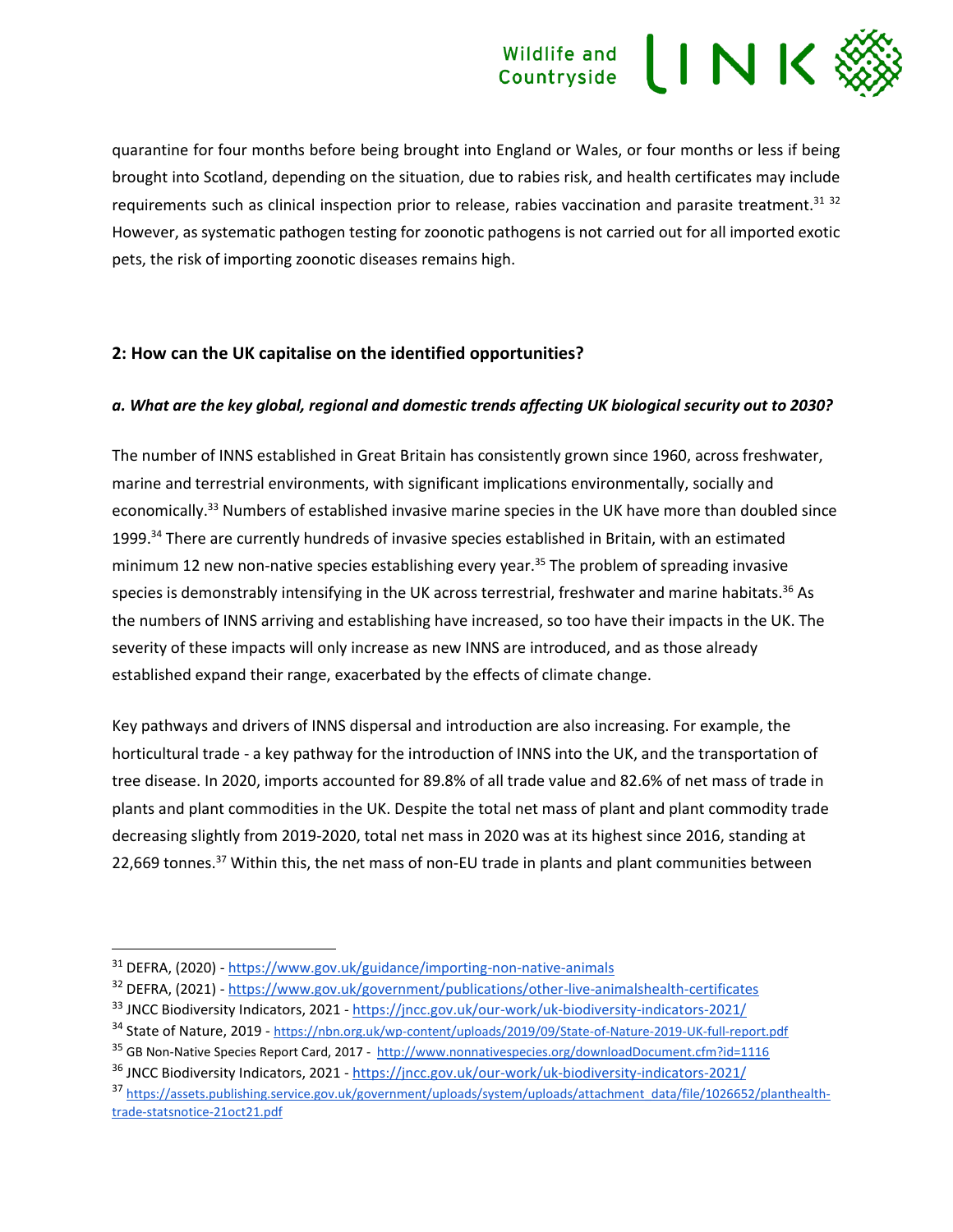2016 and 2020 increased by 7.9% to 8,891 thousand tonnes.<sup>38</sup> Similar growth in imports has been seen in tree trade, with a 1450% increase in value (from £6 million to £93 million) of tree imports observed between 1992 and 2019.<sup>39</sup> A reduced reliance upon imports would also deliver other benefits, such as the ability to eliminate peat from the horticultural supply chain – the growing medium of imported plants is rarely known, whilst a UK peat-free market would present economic opportunities for domestic producers and growers.

#### *b. How should the government prioritise its efforts to identify and respond to these?*

As discussed, the prevention of INNS from arriving and establishing within the UK is both more effective and efficient than managing species once they have arrived, and attempting to eradicate them.<sup>40</sup> Despite this, the UK currently spends more on managing than preventing invasive species damage. Expenditure on control of established invasive species is estimated at £9.85 million per annum – roughly ten times the expenditure on biosecurity (£922,000).<sup>41</sup> Government should therefore shift focus to instead prioritise efforts on improving INNS prevention, tripling the INNS biosecurity budget to £3 million, and as stated, providing a further £3 million for the dedicated INNS inspectorate.

This investment in INNS prevention would facilitate a more strategic approach to invasive species biosecurity and management, allowing for enhancements in rapid response capabilities and greater coordination of control efforts. This would ultimately prevent the establishment of 24 new invasive species and eradicate 10 established invasive species by 2040 - a 50-67% reduction in the number of new introductions and a 5% reduction in established species.<sup>42</sup> This would save the UK economy a total of £2.7 billion over 20 years, a return on investment of £23 for every £1 spent.<sup>43</sup> Further detail is available in our 2020 report '[Prevention is Better Than Cure](https://www.wcl.org.uk/docs/Prevention_is_Better_than_Cure_Report_2020.pdf)'.

Furthermore, the government must urgently focus attention on aiding the UK's nursery sector to build capacity and begin to supply more of the demand for trees and plants with domestically sourced and

<sup>38</sup> [https://assets.publishing.service.gov.uk/government/uploads/system/uploads/attachment\\_data/file/1026652/planthealth](https://assets.publishing.service.gov.uk/government/uploads/system/uploads/attachment_data/file/1026652/planthealth-trade-statsnotice-21oct21.pdf)[trade-statsnotice-21oct21.pdf](https://assets.publishing.service.gov.uk/government/uploads/system/uploads/attachment_data/file/1026652/planthealth-trade-statsnotice-21oct21.pdf)

<sup>39</sup> <https://www.woodlandtrust.org.uk/press-centre/2020/12/cheap-imports-risk-millions-of-trees/>

<sup>40</sup> Wildlife and Countryside Link, 2020 - [https://www.wcl.org.uk/docs/Prevention\\_is\\_Better\\_than\\_Cure\\_Report\\_2020.pdf](https://www.wcl.org.uk/docs/Prevention_is_Better_than_Cure_Report_2020.pdf)

<sup>&</sup>lt;sup>41</sup> Wildlife and Countryside Link, 2020 - [https://www.wcl.org.uk/docs/Prevention\\_is\\_Better\\_than\\_Cure\\_Report\\_2020.pdf](https://www.wcl.org.uk/docs/Prevention_is_Better_than_Cure_Report_2020.pdf)

<sup>&</sup>lt;sup>42</sup> Wildlife and Countryside Link, 2020 - [https://www.wcl.org.uk/docs/Prevention\\_is\\_Better\\_than\\_Cure\\_Report\\_2020.pdf](https://www.wcl.org.uk/docs/Prevention_is_Better_than_Cure_Report_2020.pdf)

<sup>43</sup> Wildlife and Countryside Link, 2020 - [https://www.wcl.org.uk/docs/Prevention\\_is\\_Better\\_than\\_Cure\\_Report\\_2020.pdf](https://www.wcl.org.uk/docs/Prevention_is_Better_than_Cure_Report_2020.pdf)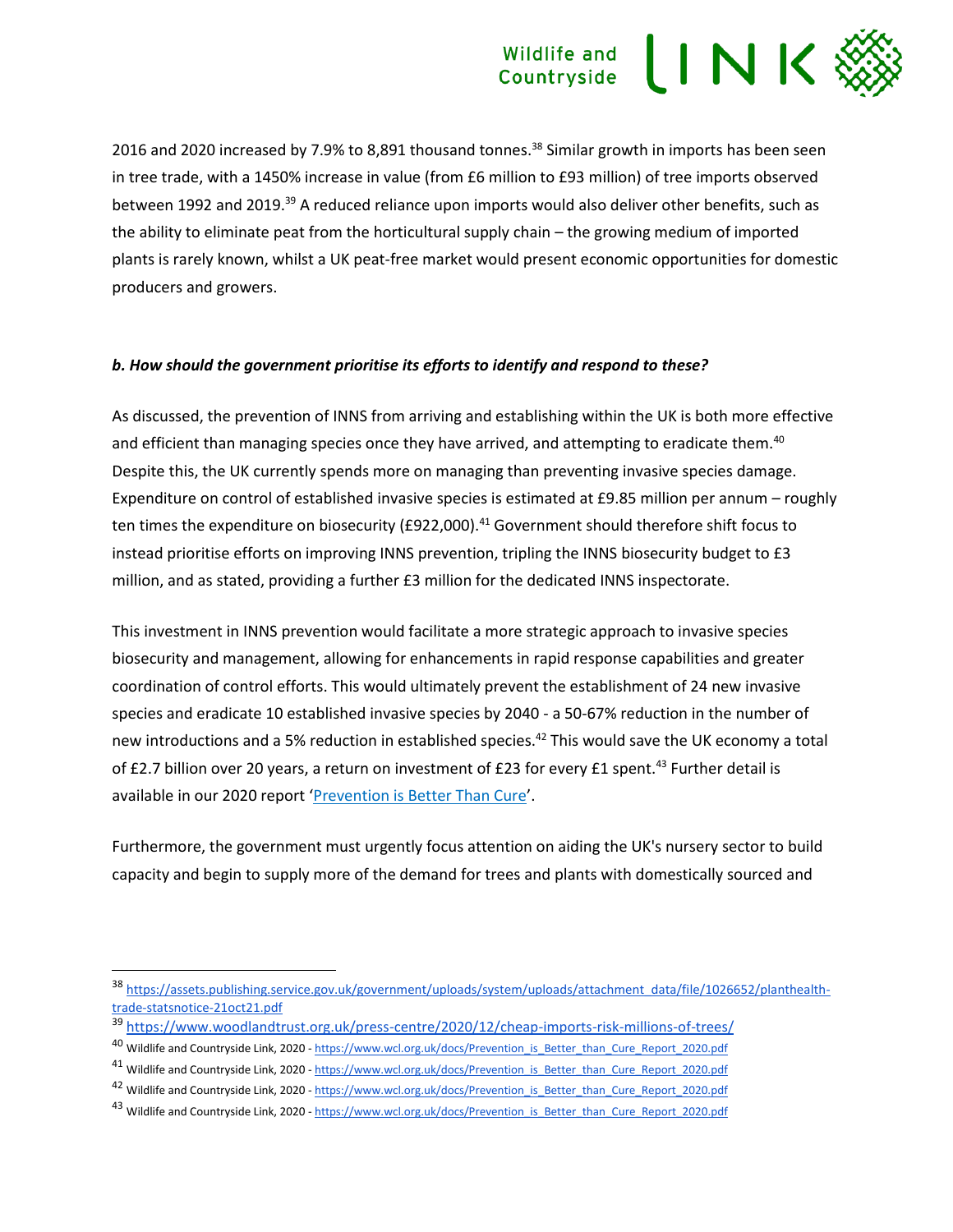

grown produce. Reducing reliance on imports is the most effective way of managing the risk of inadvertently importing serious INNS to the UK.

### *f. What further steps should the UK take to maximise our resilience to and preparedness for natural hazards, accidental release, malicious biological threats, and emerging zoonotic pathogens?*

The UK can increase resilience to emerging zoonotic pathogens by taking robust action to prevent the opening of new intensive livestock farms and working to reduce existing numbers, thereby reducing the potential for new outbreaks of zoonotic disease. Less-intensive livestock farming systems offer a safer route, and should be encouraged within the farming transition and supported by high farm welfare standards.

## **3: What lessons can we learn from the UK's biological security delivery since 2018, including but not limited to COVID-19?**

### *a. Which are the key successes we should look to develop and build on, and where are areas for development?*

The COVID-19 pandemic has meant not only that more people have been spending time outdoors and in nature, but also that there is an improved public understanding and awareness of biosecurity concepts such as testing, quarantine, and preventing the spread of pathogens. This increased interest and awareness should be utilised to raise greater awareness of INNS and the importance of good biosecurity to manage the risks they pose, with both key stakeholders and the general public.

#### *d. What can we learn from other countries' biological security practises and experiences?*

Other countries have a more precautionary approach to invasive non-native species, from which the UK can learn. For example, countries such as New Zealand have a 'white-list' approach, with non-native species assumed to present a threat unless a scientific risk assessment demonstrates otherwise.

Several European countries have also taken a different, more precautionary approach to tackle problems within the exotic pet trade (as discussed), with the introduction of positive list legislation. Positive lists specify which species are permitted to be kept as pets based on risks to animal welfare, the